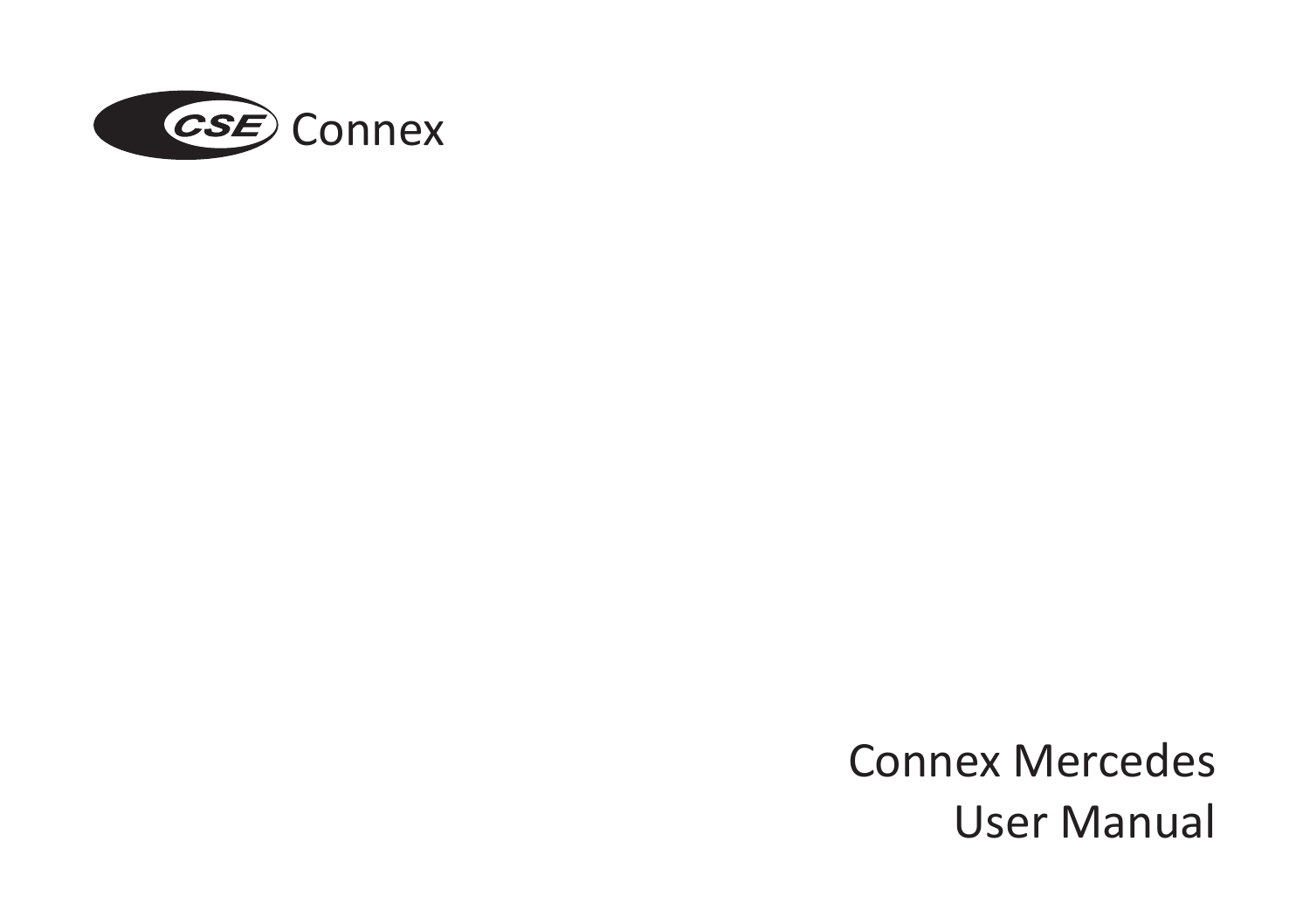### **Introduction**

Connex Mercedes is an advanced security system which increases the security on your vehicle and includes a 24/7 Secure Operating Centre (SOC) service that manages theft alerts, theft response and stolen vehicle tracking and recovery.

In case of theft, your vehicle will be tracked and located by the SOC. Once located, the police will know the speed at which it is travelling, the road it's on and even the direction of travel - vital information to help them locate and recover your vehicle without engaging in a potentially dangerous high-speed pursuit.

In short, CSE Connex gives you the best chance of ensuring your vehicle remains yours.

#### **To call CSE SOC**

- 1. Press SOS on your Connex mobile app
- 2. Call +603 5888 0000 (24 hrs)

### **Precaution**

To reduce the possibility of the vehicle being broken into or stolen, the following precautions should always be taken when leaving the vehicle unattended.

- Always park in an area where there is GSM coverage you can verify this with your mobile phone.
- At night, park in a well illuminated area.
- Never leave the security card in the vehicle, refer to information under the heading "Security card" on page 6.
- Close all windows. The smallest gap could present an opportunity to a thief. Take all valuables with you or lock them in the glove box or boot compartment.
- Ensure all doors and boot compartment are locked and the anti-theft alarm system is armed.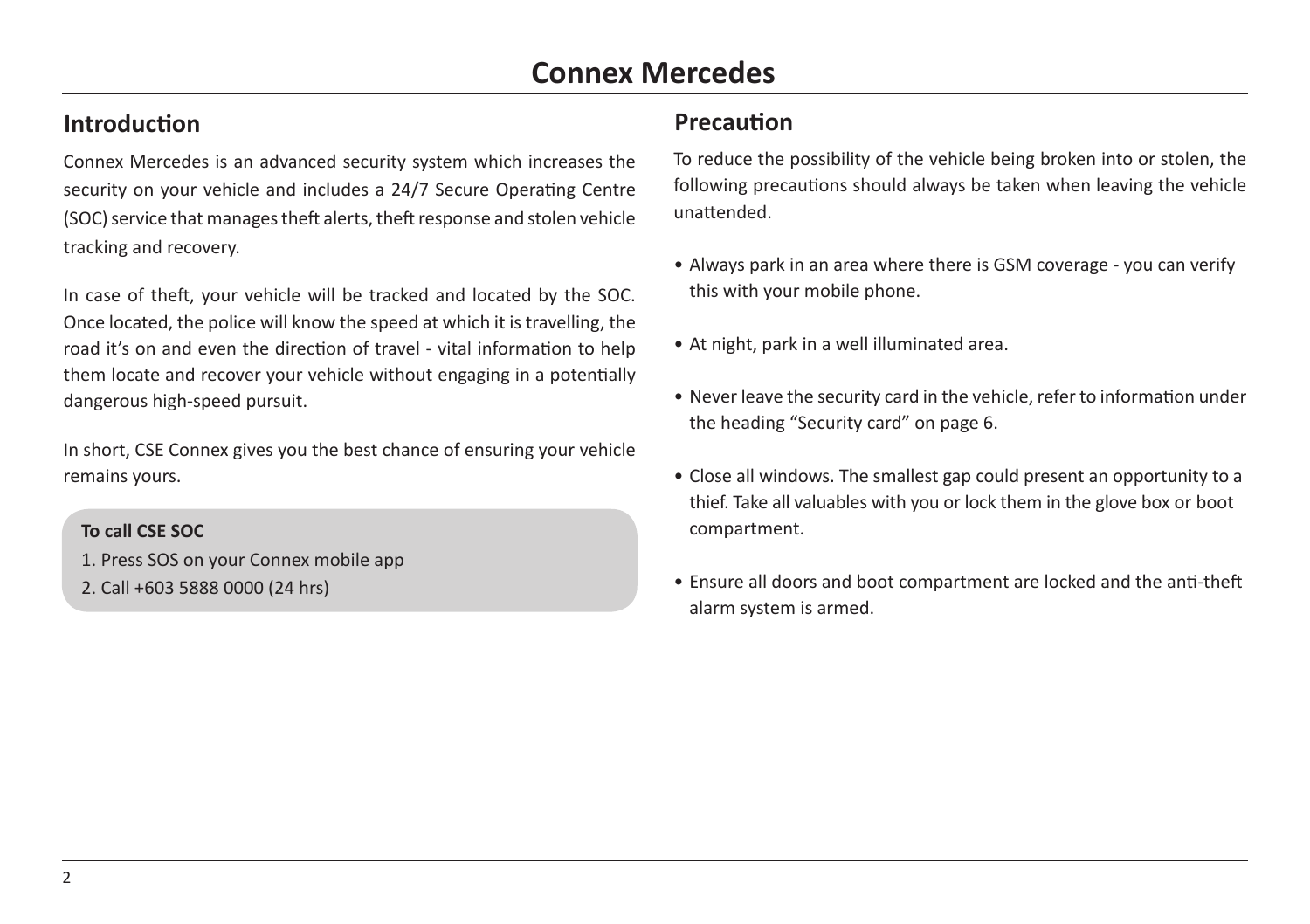## **Connex mobile app**<br> **Car Finder**

To stay in touch with your vehicle, you can download the Connex mobile app from the Apps store for IOS or Google Play for Android devices.

The name of Connex mobile app is "My Connected Car". To use the app, you will need your Client ID and password.

Your Client ID is printed on your Welcome Letter and Password will be sent to you in your SMS Welcome message.

If you need assistance with your Client ID and Password, call CSE SOC.

#### **Connex mobile app features**



To call CSE SOC for any enquiry or to report a theft.



### **My Account**

This feature allows you to view your CSE Connex account details and to change your password for access to the mobile app.



### **Security**

#### **Crank Inhibition (if fitted)**

This function can be used if you need to remotely inhibit the vehicle engine. If the vehicle is stationary, it cannot be started. If it is moving, it will prevent it from being restarted after the ignition has been switched off.

#### **System Disarm**

In case you forget the security card and its battery is low, you can disarm the security system for 5 minutes in order to start the vehicle engine and drive without triggering a false theft alert.

#### **Dissuasion (if fitted)**

If required you can start a dissuasion sequence by activating the horn and/ or the blinkers (e.g. you can set this function if you want to locate your car in a parking lot).



This feature allows you to locate your vehicle and view its location on a map.



### **Geofence**

**Zone In -** this feature allows you to set a "Fence" on a zone, e.g. your house. If your vehicle enters the "Fence", you will receive an alert on your mobile app.

**Zone Out -** this feature allows you to set a "Fence" on a zone e.g. the location where your vehicle is parked. If your vehicle exits the 'Fence", you will receive an alert on your mobile app.



### **Speed limit**

This feature allows you to set "Speed Limit" on your vehicle and each time the speed limit is exceeded, you will receive an alert on your mobile app.



### **Special modes**

**Garage mode -** if your vehicle is to be sent to a "Service centre" and if the vehicle battery is expected to be disconnected, use this feature to set your vehicle to "Garage mode" to avoid false tracking of your vehicle by the SOC.

**Transport mode -** if your vehicle is to be towed or transported, use this feature to set your vehicle to "Transport mode" to avoid false tracking of your vehicle by the SOC.



### **Multi vehicle management**

This feature allows you to get connected to your fleet of vehicles fitted with CSE Connex - for you to get access to your fleet with the same smartphone.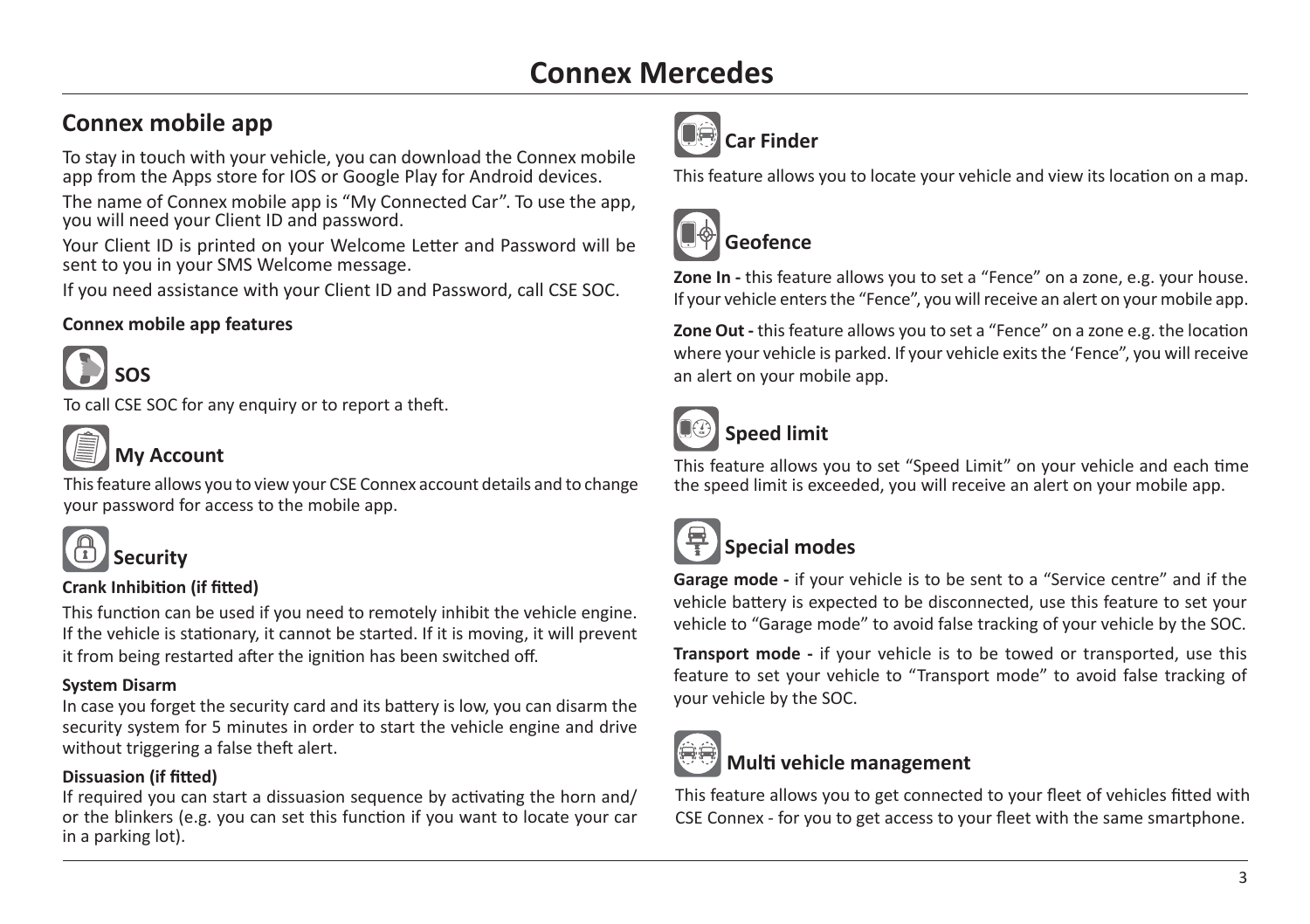### **Connex Mercedes**

# **Theft alert**

If your vehicle is driven without your security card, towed, vehicle battery or system is disconnected or sabotaged, the system will send a theft alert to the SOC to start tracking your vehicle. You will be alerted of the theft by SMS, on your mobile app and a call from the SOC. If theft is confirmed, the SOC will continue to track and collaborate with the police for recovery

### **Alarm trigger - Intrusion alert**

If connected to the vehicle alarm system, in case of an alarm trigger, you will receive an alert on your mobile app.



### **Security card battery low alert**

If the security card battery is low, you will receive an alert on your mobile app. Replace the battery immediately. If the battery is not replaced, to avoid continuous false tracking of your vehicle, the SOC may have to deactivate security card protection on the system. This will void your Compensation Guarantee.



### **Vehicle battery low alert**

If your vehicle battery is low, you will receive an alert on your mobile app. Check the battery immediately.

### **Device battery low alert**

If the telematics device back up battery is low, you will receive an alert on your mobile app. Call CSE SOC immediately.

# **System health check**

Monthly system health check is performed to ensure that the system in your vehicle is functioning normally. If the system fails to respond during the health check, you will receive an alert on your mobile app and a call from the SOC.

### *i* **Important**

In case of health check failure, you should make the vehicle available to the SOC to troubleshoot the fault as soon as possible. Your Compensation Guarantee is only valid if system health check is without any reported issue.

## **Codes transmission**

If you have forgotten your user name and password, you can call the SOC who will transmit your information by SMS to your registered phone number.

Should you request the SMS to be sent to a non-registered number, the SOC will send the information to the number that you have provided.

You will also receive a confirmation SMS in your registered phone number as a security check.



### **SMS credit for your mobile app**

When you use your Connex mobile app, the communication with your vehicle is by SMS.

With your service subscription, every month, your account will be credited with 100 SMS for your use.

SMS usage: Car finder: 2 Speed limit to set: 2, to receive an alert: 1 Geofence to set: 2, to receive an alert: 1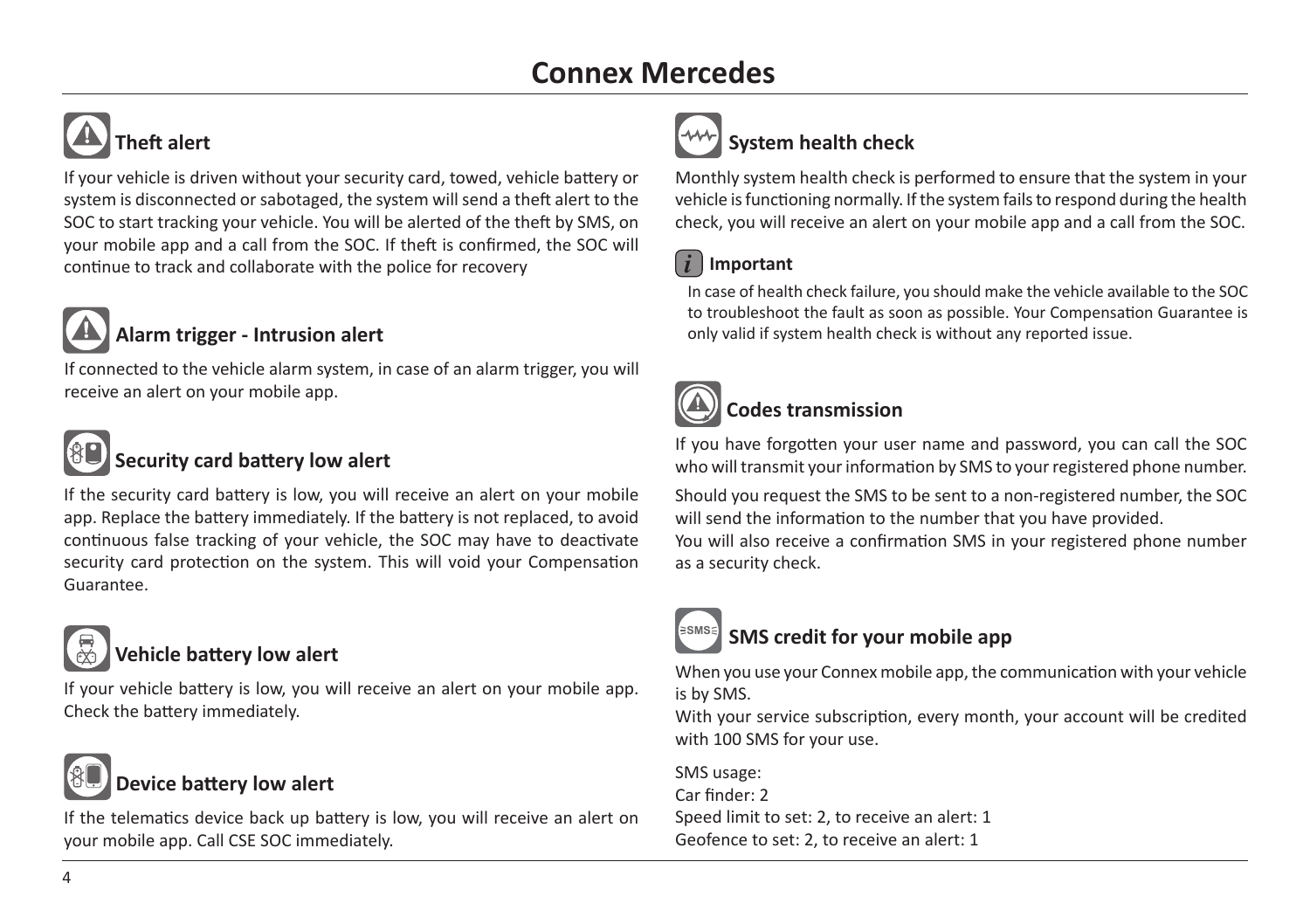### **Compensation Guarantee (CG)**

Connex Mercedes is a unique compensation payment towards the implications associated with vehicle theft.

| Event               | <b>Condition</b>                                                                                                                                                                                                                                 | <b>CG</b>              |
|---------------------|--------------------------------------------------------------------------------------------------------------------------------------------------------------------------------------------------------------------------------------------------|------------------------|
|                     |                                                                                                                                                                                                                                                  | <b>Connex Mercedes</b> |
| Vehicle repair cost | If vehicle is stolen and is recovered within 72 hours, compensation towards vehicle repair cost.                                                                                                                                                 | up to 5K               |
| <b>Total loss</b>   | If vehicle is stolen and is NOT recovered within 72 hours, compensation with:<br>1. Cash towards the cost of inconvenience and loss of NCB.<br>2. Credit towards the purchase of a new Mercedes-Benz from an Authorised Mercedes-Benz<br>Dealer. | 10K<br><b>20K</b>      |

**\* Terms & Conditions of the CG**

In case of claim, you will need to provide:

- 1. CSE CG claim form
- 2. Police report
- 3. Copy of your I.C.
- 4. Copy of your Insurance claim form (if vehicle is not recovered)

5. Copy of your original vehicle repair bill (if vehicle is sent for repair after recovery)

### *i* **Note**

- 1. Compensation Guarantee not applicable for commercial vehicle.
- 2. In case of a health check failure alert, the vehicle should be made available to the SOC for fault checking and rectification immediately as the Compensation will not be valid until any reported fault is resolved.
- 3. In case of manual theft declaration (when you call our SOC to report a theft), Compensation is only valid if the SOC is able to establish connection and track your vehicle. If connection and tracking are successful, you will receive an SMS alert that the SOC is managing the recovery of your vehicle.
- 4. In case of automatic theft declaration (the system in the vehicle has declared a theft), the SOC will attempt to call you immediately for verification of the theft. If unsuccessful, the SOC will leave a text message for you to return call urgently and proceed to terminate the theft alert. In case of non-recovery, your Compensation will not be valid.
- 5. Credit validity period is 6 months from date of police report.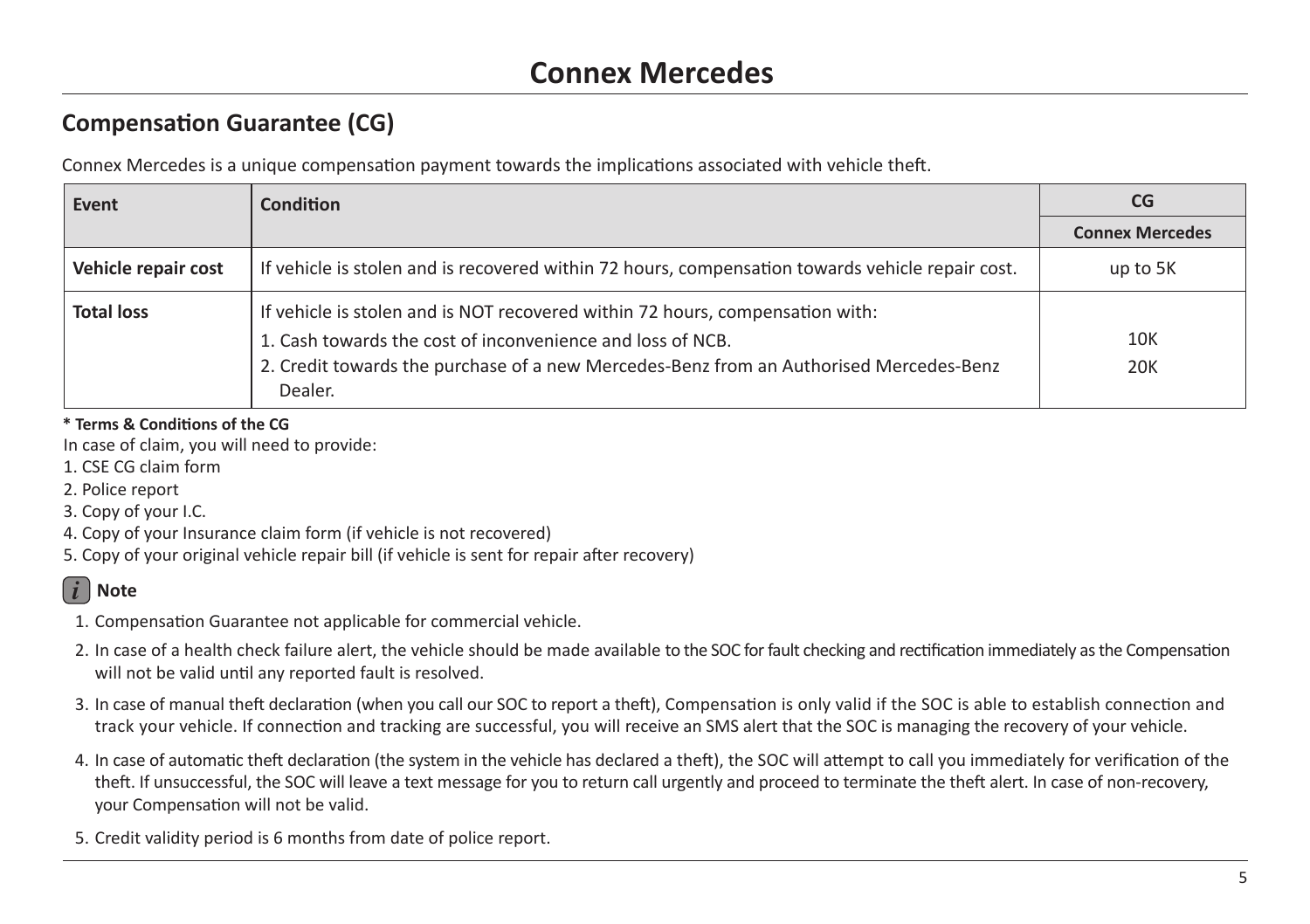### **Security card - automatic driver recognition**

#### *i* **Important**

Please drive your car with your security card.

Failure to detect the presence of your security card, your vehicle will automatically be declared under theft and our Secure Operating Centre (SOC) Control Room will activate Stolen Vehicle Recovery (SVR) process on your vehicle.

2 Security cards are supplied with the system.

The security card should always be carried with you and not left inside the vehicle.

The security card has to be switched ON for it to work.

To switch ON, briefly press the button on the card until the LED indicator starts flashing.

If the security card is to be kept, it is advisable to switch the card OFF to conserve the battery. To switch OFF, press the button on the card for around 8 seconds till the LED indicator goes off.



A maximum of 4 security cards can be programmed to the system at any one time. If additional security card is required, contact CSE SOC.

**Security card operation - automatic system activation with security card** Switch off ignition and take the security card with you when you leave the vehicle.

If the card is a sufficient distance away from the vehicle, the system will arm after approximately 70 seconds. If the card is in close proximity to the vehicle after ignition is OFF, the system will arm after approximately 3 minutes. After the system is armed, any attempt to move the vehicle will be detected.

#### **Security card operation - driving the vehicle**

When you enter your vehicle, the system will wake up by detecting vibration e.g. door or boot slammed shut or when you turn the ignition ON. When the system is awake, it will automatically start to scan for the presence of your security card. Once your card is detected, the ADR LED indicator will stop flashing - confirming that the card has been detected and the system is disarmed.

Once your ignition is switched ON, the ADR LED indicator will continue to flash if the security card is not present or cannot be detected. In this instance, if the vehicle is driven for a duration of more than a minute, the system will send a theft alert to the SOC to start tracking your vehicle.

#### **Security card - test**

You can test that your security card is connected to the system by using the card button as follows:

- 1. Switch ignition ON.
- 2. Press and hold the security card button the ADR LED indicator in the vehicle will flash to confirm that the system is communicating correctly.

#### **Security card - lost**

Lost security card should be reported to the SOC immediately so that the lost card can be excluded from the system.

### *i* **Note**

The security card is deliberately designed without a key holder so that the car key cannot be attached to it to avoid anyone from knowing there is a tracking security system fitted.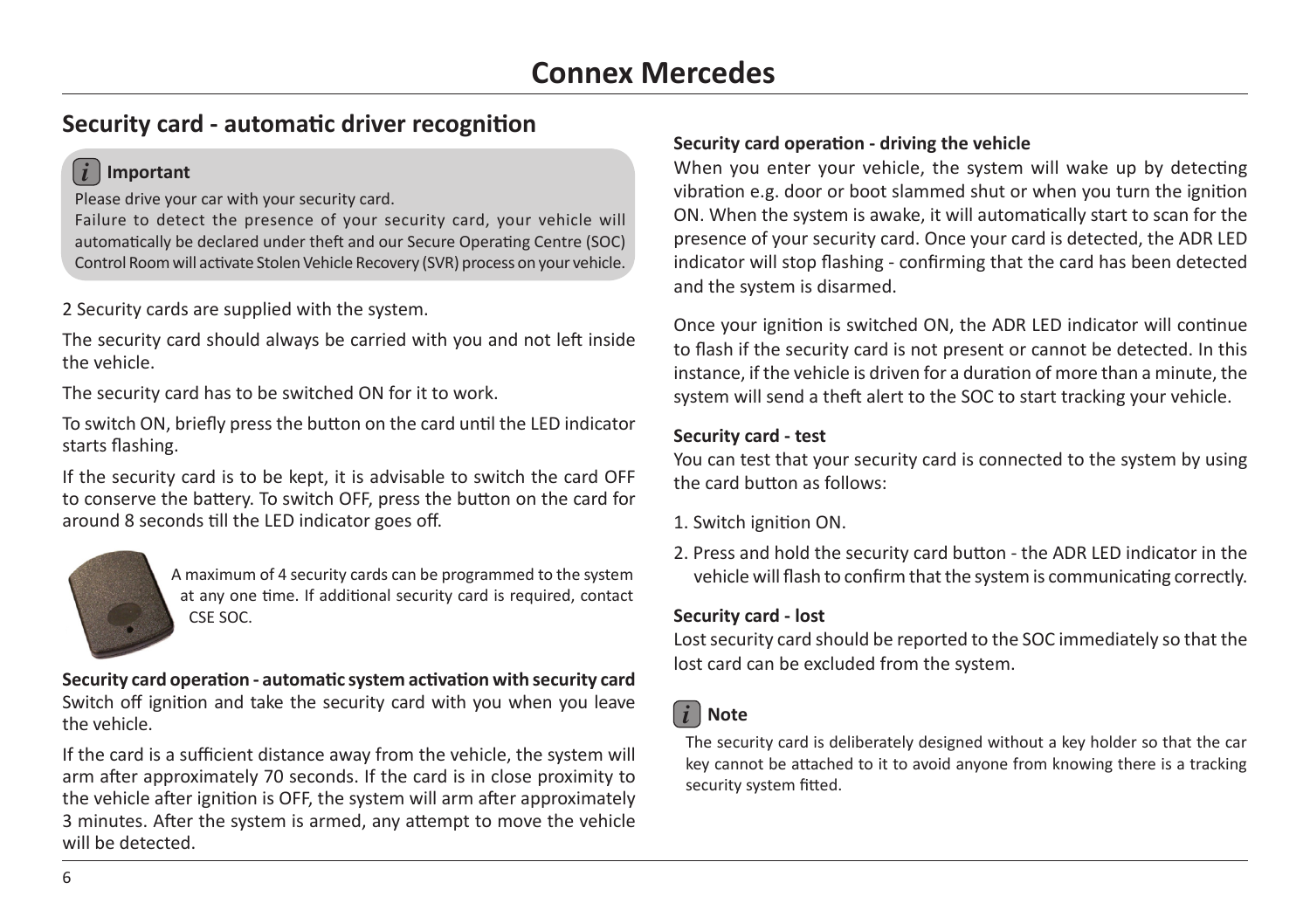### **Connex Mercedes**

### **Change of details Security card - battery low**

If the security card LED flashes in an irregular way or fails to flash when the button is pressed, this indicates that the battery voltage is low - you will receive an alert on your mobile app that your security card battery is low. Replace the battery CR2032 with new immediately.



### *i* **Important**

#### **False tracking by the SOC**

If the security card battery is low or the security card is not detected by the system once your vehicle is driven for more than a minute, the system will send a theft alert to the SOC to start tracking your vehicle.

To avoid continuous false tracking, the SOC may have to deactivate security card protection on the system (Forced unset mode). Without security card protection, your CSE Compensation Guarantee is void. We strongly advise that you replace the battery immediately and to always carry your security card with you when you drive your vehicle.

### **CSE Subscription Renewal Portal**

You can login to **www.cse.com.my/payment** and renew your subscription directly. Please call SOC at +603 5888 0000 for more info.

Should any of your personal details change, call CSE SOC.

**Ownership transfer -** you would like to transfer ownership of the vehicle with the system to a new owner.

**System transfer -** you would like to remove the system from your vehicle and to reinstall to a new vehicle and continue the service.

**Mobile phone change -** you would like to change your mobile phone number registered with the SOC with a new number.

### **Warranty**

**System warranty -** 4 years from date of first service activation.

The warranty is only valid for faults to parts due to manufacturing defects.

If the system is installed to a vehicle with manufacturer's approval as an approved accessory, the CSE Connex warranty will follow the car manufacturer's warranty terms and conditions.

If the system is installed to a vehicle without manufacturer's approval, CSE will cover the cost of any damages that have been proven to be caused by the CSE Connex installation or device. Damage coverage will be limited to wiring circuits that are used by CSE Connex and any damage to the vehicle that is caused by installation or device failure as a result of manufacturing defect.

#### **User privacy**

Access to the vehicle information can only be carried out through the smartphone application with owner's unique Client ID number and personalised Password. User privacy is assured.